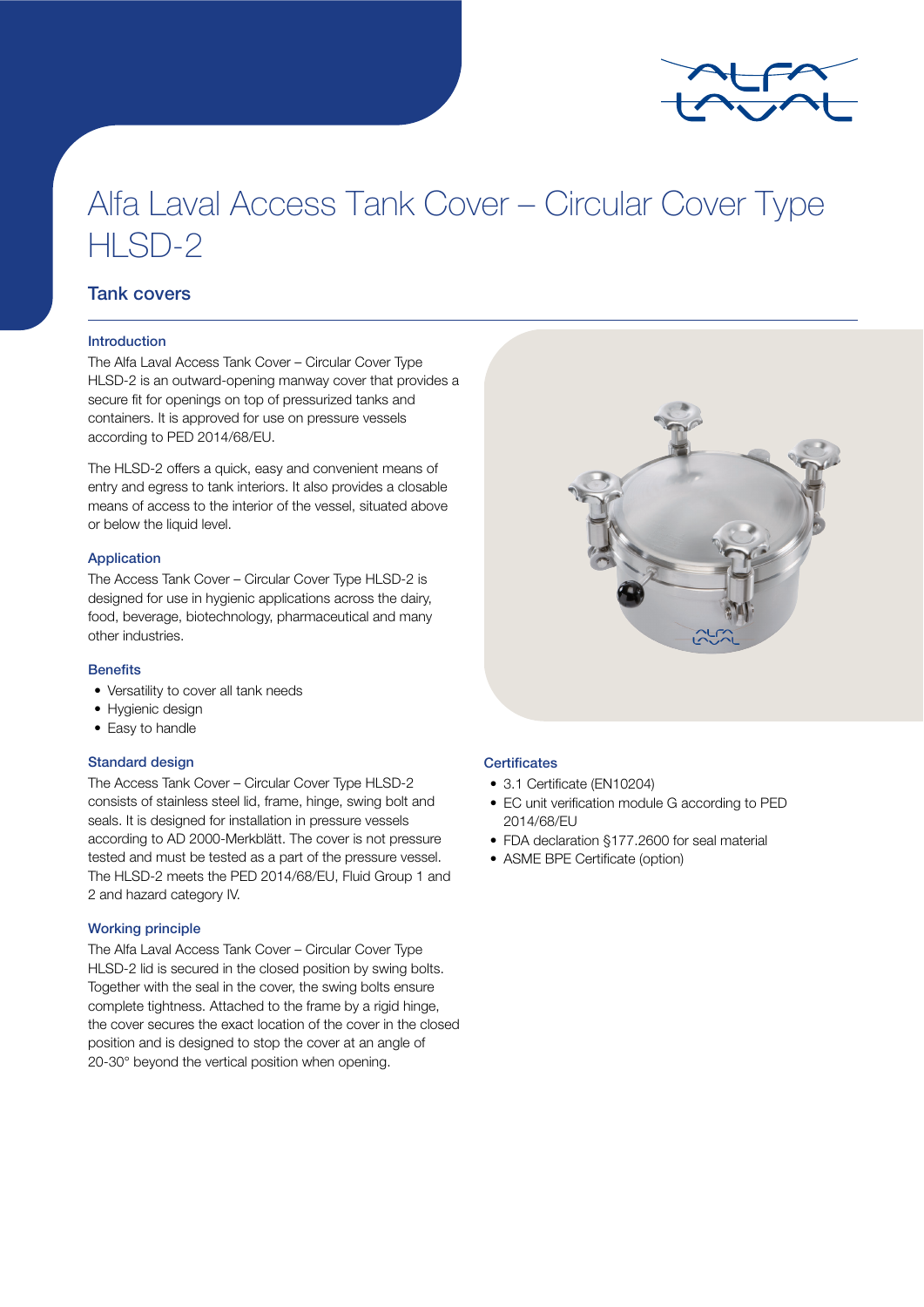# TECHNICAL DATA

## **Sizes**

200 mm, 300 mm, 400 mm, 450 mm, 500 mm and 600 mm.

## Pressure

| .                                 |                              |
|-----------------------------------|------------------------------|
| Max. allowable pressure:          | According to selection table |
| Min. allowable negative pressure: | Full vacuum                  |
| Max. test pressure Ptest:         | According to selection table |

## PHYSICAL DATA

| <b>Materials</b>            |                                                                         |
|-----------------------------|-------------------------------------------------------------------------|
| Product wetted steel parts: | 1.4404 (AISI 316L)                                                      |
| Other steel parts:          | 1.4301 (AISI 304)                                                       |
|                             | EPDM, FPM, Silicone, FEP covered silicone, FEP covered FPM, PFA covered |
| Seal:                       | silicone                                                                |
|                             |                                                                         |

| Standard surface finish | Semi bright |
|-------------------------|-------------|
| Outside                 | Ra 1.6 µm   |
| Inside                  | Ra 0.8 µm   |

| <b>Temner:</b><br>.<br>чшт.   |                                   |
|-------------------------------|-----------------------------------|
| $\sim$ $\sim$<br>$\sim$<br>חר | 0.250<br>$\overline{\phantom{a}}$ |
|                               |                                   |

### **Options**

- Spring to assist opening.
- Arrangement for securing cover in open and closed position.
- Bracket for indication unit in size ø12 or ø18. Please specify size at order.
- Handle in stainless steel.
- Guide for cover for vertical installation. Please define positioning of the hinge (right or left hand side).
- Sight glass DIN 28120.
- Sight glass DIN 11851.
- Safety grid.
- Special surface finish.
- Frame height  $G = 300$  mm.
- Seal of Q (silicone), FPM, FEP covered silicone, PFA covered silicone, FEP covered FPM.
- Conical frame, different frame thickness and frame height available on request.

## Selection table

| <b>Size</b> | $\mathsf{A}$ | Number of<br>bolts | Max. allowable pressure PS (bar) at design<br>temperature Td (°C) |        |        |        |        | Max. test      | <b>Cover thickness</b> | <b>Cover radius</b> |
|-------------|--------------|--------------------|-------------------------------------------------------------------|--------|--------|--------|--------|----------------|------------------------|---------------------|
| mm          | mm           |                    | 50 °C                                                             | 100 °C | 150 °C | 200 °C | 250 °C | pressure Ptest | (SL)                   |                     |
|             |              |                    | bar                                                               | bar    | bar    | bar    | bar    | bar            | mm                     | mm                  |
| 200         | 208          | $\overline{4}$     | 14.7                                                              | 13.0   | 11.8   | 10.8   | 10.0   | 21.1           | 8                      | 500                 |
| 300         | 308          | 4                  | 7.6                                                               | 6.7    | 6.4    | 6.1    | 6.0    | 13.5           | 5                      | 500                 |
|             |              | 6                  | 9.4                                                               | 8.4    | 7.5    | 6.9    | 6.4    | 13.5           | 6                      | 500                 |
|             |              | 4                  | 4.4                                                               | 3.8    | 3.7    | 3.5    | 3.4    | 10.1           | $\overline{4}$         | 500                 |
| 400         | 408          | 6                  | 6.6                                                               | 5.8    | 5.5    | 5.3    | 5.2    | 14.3           | 5                      | 500                 |
|             |              | 8                  | 8.7                                                               | 7.7    | 7.4    | 7.1    | 6.8    | 14.3           | 6                      | 500                 |
|             |              | 6                  | 5.2                                                               | 4.6    | 4.4    | 4.2    | 4.1    | 12.0           | 4                      | 500                 |
| 450         | 458          | 8                  | 7.0                                                               | 6.1    | 5.9    | 5.7    | 5.5    | 12.5           | 5                      | 500                 |
|             |              | 10                 | 8.7                                                               | 7.7    | 7.1    | 7.0    | 6.8    | 14.5           | 6                      | 500                 |
|             |              | 6                  | 4.2                                                               | 3.7    | 3.6    | 3.4    | 3.3    | 9.8            | $\overline{4}$         | 500                 |
| 500         | 508          | 8                  | 5.7                                                               | 5.0    | 4.8    | 4.6    | 4.5    | 10.7           | $\overline{4}$         | 500                 |
|             |              | 10                 | 7.5                                                               | 6.9    | 6.6    | 6.3    | 6.2    | 12.0           | 5                      | 500                 |
|             |              | 6                  | 3.0                                                               | 2.6    | 2.5    | 2.4    | 2.3    | 6.9            | $\overline{4}$         | 500                 |
|             |              | 8                  | 4.0                                                               | 3.5    | 3.3    | 3.2    | 3.1    | 7.7            | $\overline{4}$         | 500                 |
| 600         | 608          | 10                 | 5.0                                                               | 4.4    | 4.2    | 4.0    | 3.9    | 7.7            | $\overline{4}$         | 500                 |
|             |              | 12                 | 6.0                                                               | 5.3    | 5.0    | 4.9    | 4.7    | 8.8            | 5                      | 500                 |
|             |              | 14                 | 7.0                                                               | 6.1    | 5.9    | 5.7    | 5.4    | 10.0           | 5                      | 500                 |